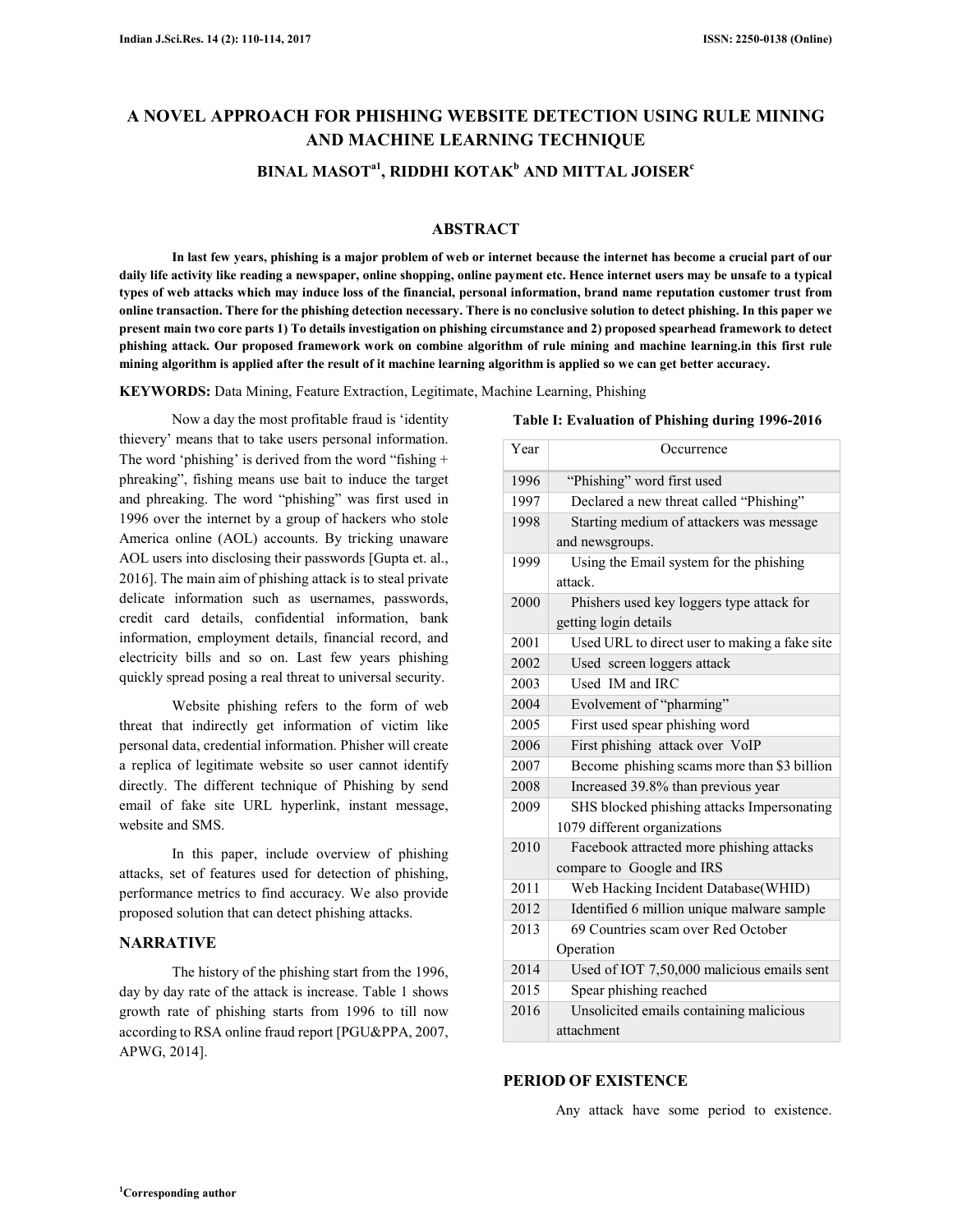Phishing attack have some step or life cycle to attack on user. The following stage are involved in phishing life cycle as shown in Fig1.

#### **Step 1 Analysis and Environment setup**

This is the first step or initialization step of the phishing. In this step the attackers analysed the organization and which types of network it's used. Then set the environment. e.g., make a replica of legitimate website, which may redirect the victim to some fraud web page.



**Figure 1: Phishing Life Cycle** 

#### **Step 2 Phishing**

After successful of setup the next step is send to the fraud mail or link a spoofed website, e.g, ask user to update some sensitive information urgently by clicking on some malicious link. Another example is linked with phishy URL instead of legitimate, e.g., www.faceb00k.com.

#### **Step 3 Break-in**

As soon as the victim open fraud link, a malware is installed on the system which allows the attacker to intrude the system and change it configuration or access rights.

#### **Step 4 Data collection**

Once the attackers get access to the victim system, the required data and account detail are extracted. Phisher use rootkits to hide their malwares.

#### **Step 5 Break-out**

After getting the required information the phisher remove all the link and website.it is also observed that they track the degree of success of their attack for refining future attack.

#### **LITERATURE REVIEW**

Gupta et al., 2016 propose the survey on fighting against phishing attack. They give the various challenges and available solution. Jeeva and Rajsingh, 2016 propose an approach is based on the association rule mining to detect phishing URL. This approach in two phase in first phase they search URL and in second phase they extract the features. The result show that the proposed method achieved overall 93% accuracy.

Gowtham et. al., 2014 proposed an anti-phishing technique using target domain identification in this they take a groups the domain from hyperlinks having direct or indirect association with the given suspicious webpage. The result show that the proposed method achieved 99.65% accuracy on google.com search engine, 99.6% on aol.com search engine, 99.55% on hotbot.com search engine, 99.45% on bing.com search engine.

Khonji et al., 2011 proposed the technique of phishing detection to reduce the rate of false positive ratio. The main aim of this paper is to extract the domain name from the victim URL and compare the page rank of this extracted domain name with actual domain name. if not same then domain name will be reported as phishing.

Shrestha et al., 2015 proposed a multi label feature classification algorithm to classify whether a website is phishing or legitimate. In this text based feature used to implementation extracts visual feature from the screenshot of a phishing website and text from its html source code. This technique 30 times faster than existing state of the art system in phishing website classification problem.

#### **PERFORMANCE EVALUATION MATRICES**

The main aim of most classifiers is to perform binary classification, i.e., phishing or legitimate. There are main four possibility exits to find the performance. These four possibility are True Positive, True Negative, False Positive and False Negative.

Assume that  $N_H$  denotes the total number of ham email and  $N_P$  denotes the total number of phishing email. If  $(n_h \rightarrow H)$  denotes ham message, then  $(n_p \rightarrow H)$ denotes phishing emails classified as ham  $(n_h \rightarrow P)$ denotes ham mails classified as phishing and  $(n_p \rightarrow P)$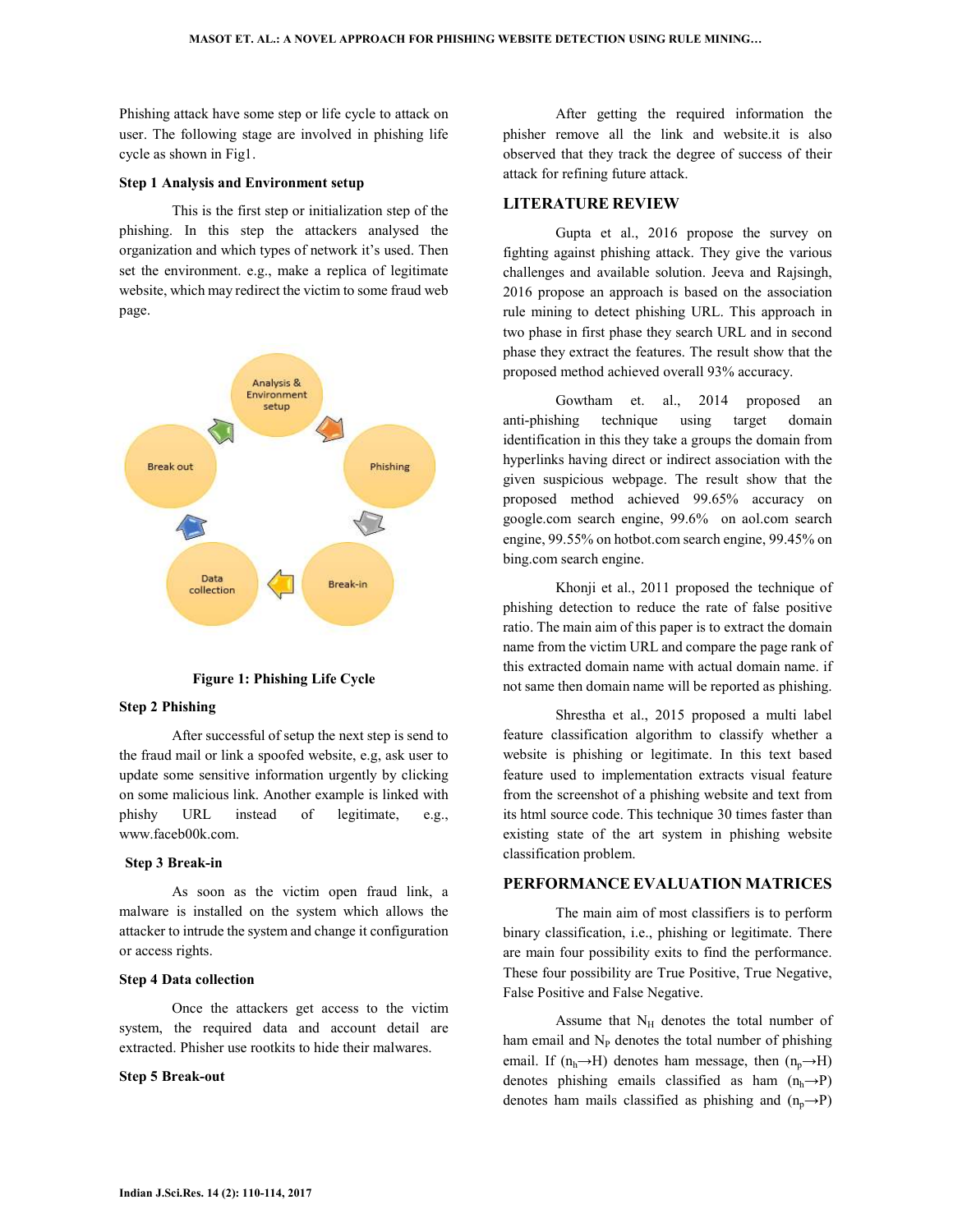denotes phishing emails classified as phishing. The evaluation metrics used in this case are [Husna et. al., 2008 & Toolan and Carthy, 2009]:

1) True Positive (TP):- Ratio of the number of phishing website is identified correctly as:

$$
\mathrm{TP}\text{=}\frac{np\text{-}P}{Np}
$$

2) True Negative (TN): Ratio of the number of ham website identified correctly as:

$$
\text{TN}=\frac{\text{n}\text{h}\rightarrow\text{H}}{\text{N}\text{h}}
$$

3) False positive (FP): Ratio of the number of ham website classified as phishing, as:

$$
FP = \frac{nh \rightarrow P}{Nh}
$$

4) False negative (FN): Ratio denoting the number of phishing website classified as ham, as:

$$
FN = \frac{np \rightarrow H}{Np}
$$

5) Precision (P): Measures the rate of phishing website which are identified correctly as the website detected as phishing:

# $P=\frac{TP}{TP+FP}$

6) Recall (R): Measures the rate of phishing website which are identified correctly as existing phishing website:

### $R=$

7)  $F_1$  Score: This is the harmonic mean of Precision and Recall:

## $F_1=\frac{2PR}{P+R}$

8) Accuracy (ACC): Measures overall correctly identified website:

$$
ACC = \frac{TP + TN}{TP + TN + FP + FN}
$$

#### **FEATURES USED FOR IDENTIFICATION OF PHISHING WEBSITE**

The importance of features is to help the algorithm to give an accurate result. Toolan and Carthy, 2009 studied the utility of about 40 such features we have categorized URL features used for detection of phishing website as follow:

#### **IP address**

In general the legitimate site have a domain name. If the presence of the IP address in the URL instead of using the domain name of the website that indicate someone is trying to access your personal information. An IP address is like http:// 91.121.10.211/~chems/websce/verify. Sometime an IP address is transfer into hexadecimal like http://0x58.0xCC.0xCA.0x62.

Rule:-

If (IP address exists in URL then)  $\longrightarrow$  phishing

 $Else \longrightarrow$  non-phishing

#### **Length of URL**

URL of the website consist three element network protocol, host name and path. For a given URL extracted the total length of the URL. If the length of URL is greater than 40 character then the site is phishing otherwise legitimate. i.e.http:// face book .com.bugs3.com/login/Secured\_Relogin/index1. html.

Rule:-

If (host name) > 40 character  $\longrightarrow$  phishing  $Else \longrightarrow non-phishing$ 

#### **Number of dots in URL**

This feature verify the presence of the dot in host name of the URL. Phishing site usually puts extra dots in URL to make users believe that they are legit page. i.e.http://www.Facebook.pcriot .com/ login.php.

Rule:-

If (Number of dots) >  $4 \longrightarrow$  phishing  $Else \longrightarrow$  non-phishing

#### **Number of suspicious URL**

 $@$ , -- is the suspicious characters, if in URL suspicious character present then that website is phishing. The " $@$ " symbol leads the browser to ignore everything suffix it and redirects the user to the link typed after @ symbol. i.e. http://faceebook-com.bugs3.com/ login/Secured\_Re-login/index1.html.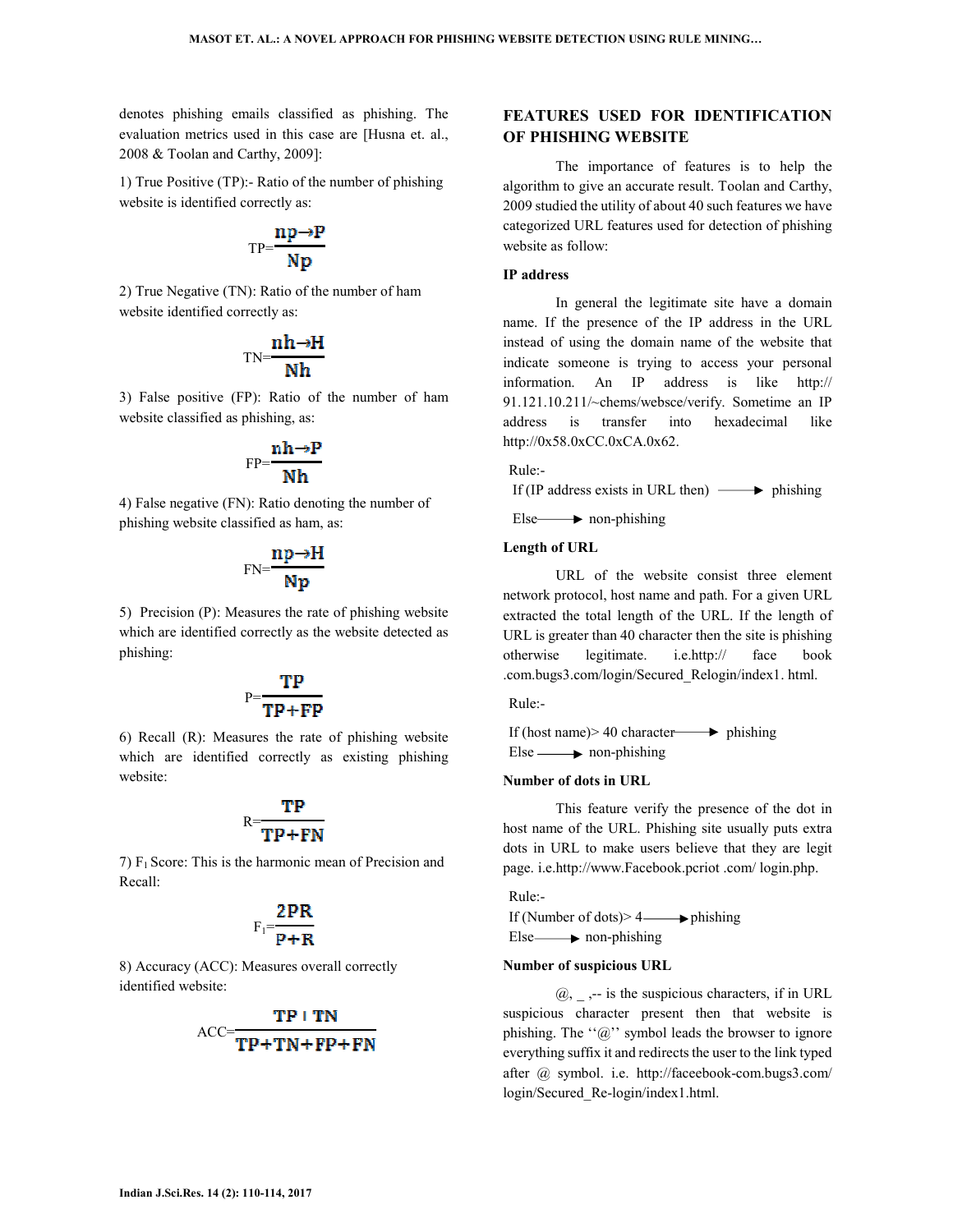#### Rule:-

If (URL has suspicious) phishing

 $Else \longrightarrow non-phishing$ 

#### **Number of slashes in URL**

Additional slashes in URL such a technique to make a mimic URL look legitimate. If the URL contain 5 or more than 5 then the site is phishing. i.e. http://faceebook-com. bugs3. Com /login /Secured\_Re-login/index1.html.

Rule:- If (slash in URL) $>=5$  phishing Else **non-phishing** 

#### **"WHOIS" lookup**

WHOIS is a protocol which used to fetch the customer detail of the registered website from the database. Legitimate website always stored in WHOIS data base.

Rule:- If (not in WHOIS database)  $\longrightarrow$  phishing  $Else \longrightarrow non-philing$ 

#### **Length of host name in URL**

URL string consist three element network protocol, host name and path. For a given URL extracted the length of the host name. If the length of host name is greater than 25 character then the site is phishing otherwise legitimate.

Rule:-

If (host name) > 25 character  $\longrightarrow$  phishing

 $Else \longrightarrow non-phishing$ 

#### **Age of domain**

It can be extracted from WHOIS database. A PHP script was created to connect to WHOIS database. If the domain age is less than one year then it classified as a 'phishing', else if the domain age is more than one and less than 2 year then it classified as suspicious, else it is legitimate.

#### Rule:-

If (age of domain)  $\leq 1$  year  $\longrightarrow$  phishing Else if (age of domain)  $\leq$  year  $\longrightarrow$  suspicious  $Else \longrightarrow non-phishing$ 

#### **Unicode in URL**

In URL consist the unique number for every character. i.e. http://www.paypa1.com. In this URL 1 is represent the l

Rule:-

If Unicode  $\longrightarrow$  phishing

 $Else \longrightarrow$  non-phishing

#### **PROPOSED WORK**

The sources of phishing attacks are mostly from email, websites and malware. The links (URL) provided in phishing emails draws user into entering phishing website. In website based phishing, website is replica of trusted website users into revealing sensitive information. There are several technique to detect phishing. All Applied techniques contains mixture of features like content based, lexical based, body based and so on. In our proposed system only used the URL based features. Benefit is used to URL features is if we used content based or body based we classify the whole



source code of the webpage so its time consuming.

#### **Figure 2: Proposed frame work**

In this proposed system dataset is taken from the different data source. In our system the dataset is a mixing of phishing and legitimate URL. For phishing data we collect from the Phish Tank API data source and for non-phishing data we collect from the Alexa Database.

Our system works on combination of rule mining [3] and Machine Learning [4] algorithm. First using if-else mining to classify the URL in three form phishing, legitimate and suspicious. Then take the suspicious URL and applied the Machine Learning algorithm to classify the Suspicious URL is phishing or